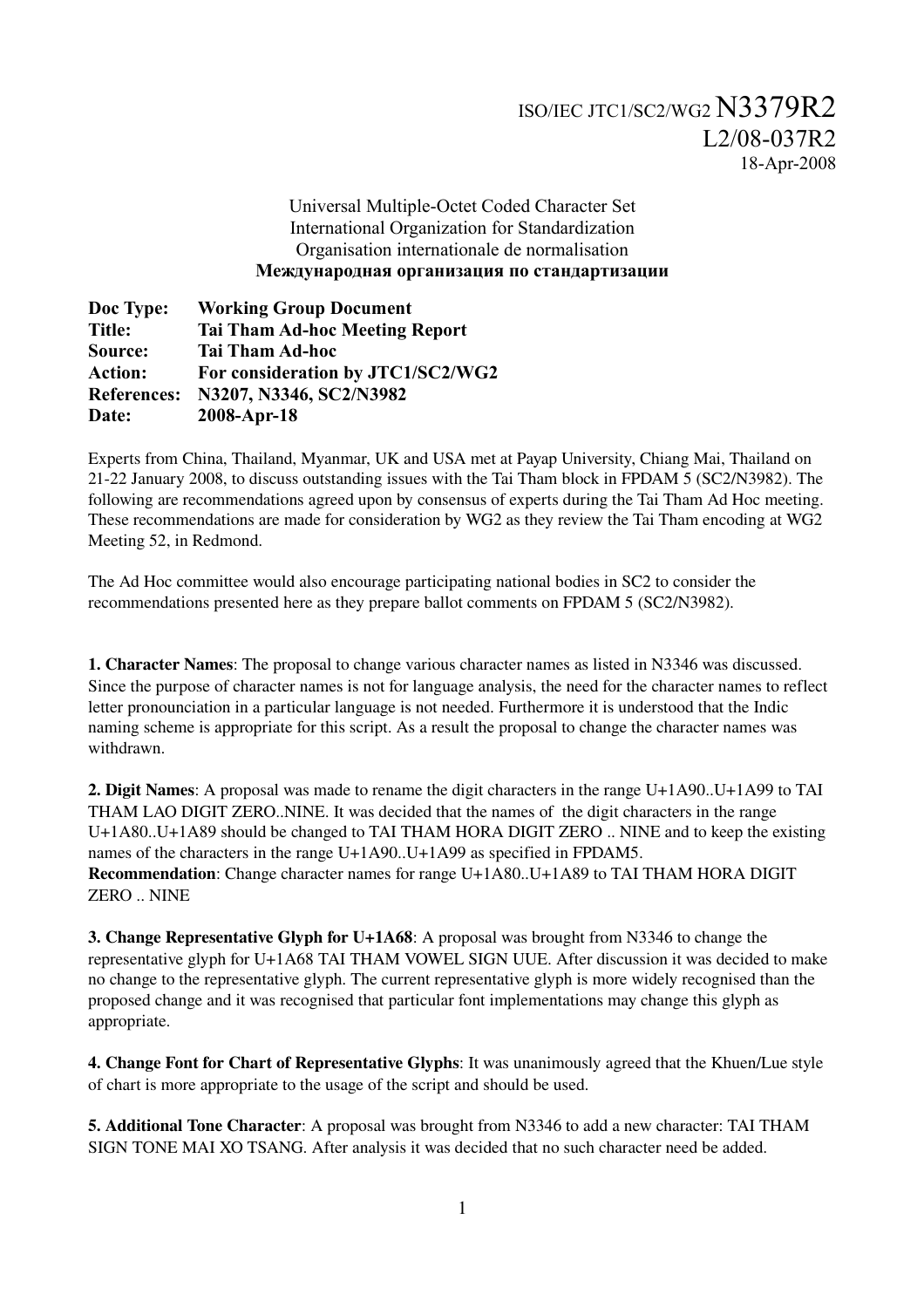6. Move U+1A56: U+1A56 TAI THAM LETTER LOW HA is listed following TAI THAM LETTER A in both the Northern Thai and Khuen alphabetical lists. It was decided, therefore to propose its move from U+1A56 to U+1A50 and to move the characters in the range U+1A50. U+1A55 to the range U+1A51 ..  $U+1A56.$ 

Recommendation: Move character U+1A56 TAI THAM LETTER LOW HA to U+1A50 and move characters in the range U+1A50..U+1A55 to the range U+1A51 .. U+1A56.

7. Change Representative Glyph for U+1A31: The character shape for U+1A31 TAI THAM LETTER HIGH RATHA in Khuen/Lue is different from that in Northern Thai. The current representative glyph in the FPDAM5 chart (which is intended to be using Khuen/Lue style glyphs) reflects the Northern Thai shape. It was decided to change the glyph to reflect the Khuen/Lue shape. The shape should reflect that found in "Khün Reader" (Anatole-Roger PELTIER),  $p28$ ,  $3<sup>rd</sup>$  character.

Recommendation: Change the representative glyph for U+1A31 TAI THAM LETTER HIGH RATHA to Khuen/Lue shape.

8. Remove Language Specific Letters: There was a strong consensus that character pairs U+1A28 & U+1A29, U+1A2A & U+1A2B, U+1A2C & U+1A2D, and U+1A4E & U+1A4F are really just font style differences. And since sharing text between the languages is considered a high value and that fonts that support both Khuen/Lue and Northern Thai are unlikely to be created, it was felt that the language communities would be better served by removing the language specific letters and unifying them with their default characters. In addition, since the character shapes for U+1A31 TAI THAM LETTER HIGH RATHA are different between Khuen/Lue and Northern Thai, yet another language specific letter would have to be added.

Recommendation: Remove U+1A28 TAI THAM LETTER HIGH CHA; rename U+1A29 TAI THAM LETTER KHUEN HIGH CHA to TAI THAM LETTER HIGH CHA. Remove U+1A2B TAI THAM LETTER NORTHERN THAI LOW CA. Remove U+1A2D TAI THAM LETTER NORTHERN THAI LOW SA. Remove U+1A4F TAI THAM LETTER NORTHERN THAI A. The gaps created should be filled by shifting characters in the range U+1A29..U+1A5F upwards.

9. Add New Consonant Sign: Khuen alone uses two subjoined forms of U+1A41 TAI THAM LETTER MA. The existing subjoined form is widely used, but in addition in some situations another form which is identical in shape to a full LETTER MA (but smaller and placed below the previous base character) is used. Recommendation: Add a new character TAI THAM CONSONANT SIGN MA taking a representative glyph of a reduced sized U+1A41 TAI THAM LETTER MA as a combining character below the base line. This character should be added immediately following U+1A5F TAI THAM CONSONANT SIGN HIGH RATHA OR LOW PA.

10. Mai Karan: Concerns were raised regarding having two forms of mai kang lai (U+1A5B TAI THAM SIGN MAI KANG LAI and U+1A5C TAI THAM SIGN KHUEN MAI KANG LAI): there is only one mai kang lai, but a separate mai karan character is required for Khuen and Lue. (This is separate from U+1A7A TAI THAM SIGN RA HAAM, which is sometimes used with a similar function.). The glyph for mai karan is that of U+1A58 in the chart of FPDAM 5. All agreed that the glyph for mai kang lai should be that of LANNA SIGN MAI KANG LAI from the Lanna-style version of the chart in the proposal document N3207R.

Recommendation: Delete U+1A5C TAI THAM SIGN KHUEN MAI KANG LAI and close up the gap by shifting characters in the range U+1A5D..U+1A5F upwards. Change the representative glyph of U+1A5B TAI THAM SIGN MAI KANG LAI to that of LANNA SIGN MAI KANG LAI  $(1A5A)$  from the Lanna-style version of the chart in the proposal document N3207R. Add a new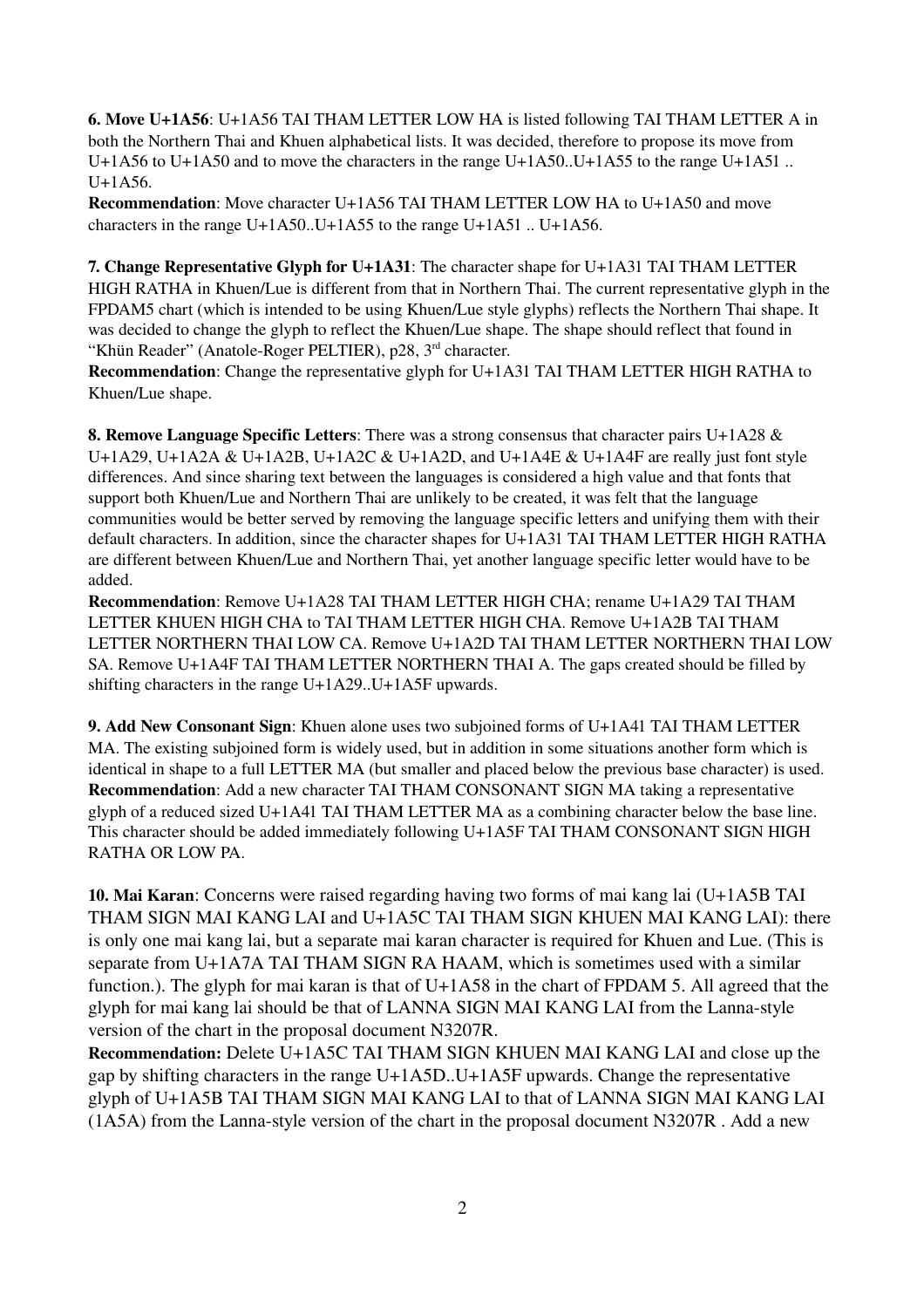character U+1A7C TAI THAM SIGN KHUEN-LUE KARAN with the shape of the U+1A58 in FPDAM5.

11. Move Great Sa: Removing some characters allows for a reorganisation and the opportunity to move U+1A7E TAI THAM LETTER GREAT SA to immediately following U+1A57 TAI THAM LETTER LAE.It was agreed this position would be preferable.

Recommendation: Move U+1A7E TAI THAM LETTER GREAT SA to immediately following U+1A57 TAI THAM LETTER LAE.

12. Change name of U+1A5A: In order to bring the name of this character into line with other character names it was agreed to rename this character TAI THAM CONSONANT SIGN LA TANG LAI.

Recommendation: Rename U+1A5A TAI THAM SIGN LOLA HOY KONGNOT to be TAI THAM CONSONANT SIGN LA TANG LAI.

13. Recommendation to approve encoding. There was consensus that the Tai Tham characters found in FPDAM 5, with changes as recommended here, are ready for encoding. The Ad Hoc committee recommends that WG2 adopt these changes and progress the Tai Tham script toward final approval as part of Amendment 5.

Those attending were: Chapana Pinngoen, Social Research Institute, Chiang Mai University; Martin Hosken, SIL International and Payap University; Peter Constable, Microsoft; Phra Arnont, Wat Tha Kradas; Phramaha Boontip, Wat Tha Kradas; Phramaha Jirasak, Wat Bupparam; Pichai Saengboon, Center for the Promotion of Art and Culture, Chiang Mai University; Roger Casas; U Hong Kham, Keng Tung; Victor Roetman, SIL International; Wyn Owen, Payap University; Yu Kanglong, "Xishuangbanna Daily" Newspaper, Jinghong, China; Yan Xiang, Ethnic Research Institute, Jinghong, China.

Michael Everson (Contributing Editor for ISO/IEC 10646) provided a revised chart reflecting the recommendations of the Ad Hoc Committee for inclusion in the Ad Hoc Committee Report.

Adrian Cheuk (SIL International) provided a translation of this report into Chinese.

Enclosed is a revised chart and character names list reflecting the changes proposed in this document.

## Revision History

| 22-Jan-2008 | Original                                                                                  |
|-------------|-------------------------------------------------------------------------------------------|
| 8-Feb-2008  | Fix recommendation 10 reference to MAI KANG LAI from U+1A5D to U+1A5B<br>Add page numbers |
| 18-Apr-2008 | Fix N3270R to N3207R. Correct Yu Kanglong's name.                                         |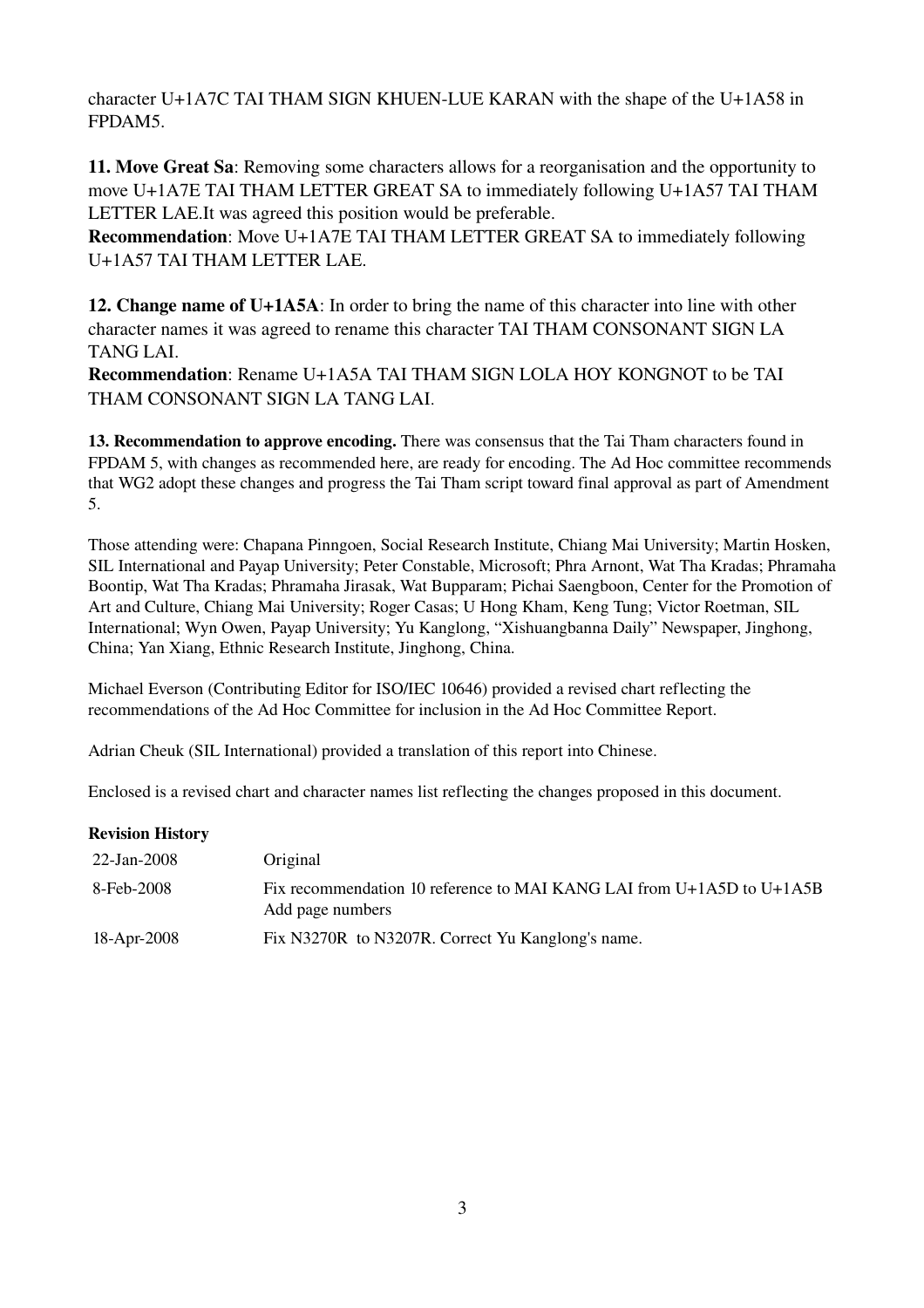# 国际标准化组织 通用多字节编码字符集

文件类别: 工作组文件 标题: 老傣文专案会议报告 来源: 老傣文专案小组

行动: 交 **JTC1/SC2/WG2** 审议

- 参考: **N3207**,**N3346**,**SC2/N3982**
- 日期: **2008** 年 **4** 月 **18** 日

来自中国、泰国、缅甸、英国和美国的专家于 2008 年 1 月 21–22 日在泰国清迈 Payap 大学举 行会议,讨论 FPDAM 5 (第五补充集最后初稿,参文件 SC2/N3982)中关于老傣文国际码 悬而未决的问题。以下是经出席老傣文专案会议的专家协商后一致通过的建议,以供 WG2(国际标准化组织第 2 工作组)于 Redmond(美国华盛顿州雷德蒙市)第 52 次会议上 检讨老傣文编码方案时审议。

专案小组也鼓励有份参与 SC2 的国家代表在准备就 FPDAM 5 (SC2/N3982) 投票时考虑这里 所提出的建议。

**1**、字符名称:大会就文件 N3346 中建议更改的字符名称进行了讨论。由于设立字符名称的 目的并不是为了语言分析,要求字符名称反映某一特定语言中的读音是没有必要的。此外, 大家都明白采用 Indic(印度文字体系)的命名方式对老傣文是恰当的。因此,要求改变字 符名称的动议被撤回。

**2**、数字名称:有人提议把范围 U+1A90..U+1A99 的数字改名为 TAI THAM LAO DIGIT ZERO..NINE。会议决定应把范围 U+1A80..U+1A89 的数字改名为 TAI THAM HORA DIGIT ZERO.. NINE,并保留在 FPDAM 5 中范围 U+1A90..U+1A99 的数字现有的名字。 建议:把范围 U+1A80..U+1A89 的数字改名为 TAI THAM HORA DIGIT ZERO.. NINE

**3**、改变字符 **U+1A68** 的代表字形:N3346 建议改变字符 U+1A68 TAI THAM VOWEL SIGN UUE 的代表字形 U+1A68。经讨论后,大会决定不对代表字形作出改变。目前的代表字形实 较建议中的改变被更广泛地认可,而且制作字体时可以改变这一字形以应需求。

4、改变代表字形图的字体: 普遍认为傣痕 / 傣仂风格的图表对老傣文的使用比较恰当, 应 使用该风格的字体。

**5**、新增的声调字符:N3346 建议加入一个新的字符:TAI THAM SIGN TONE MAI XO TSANG。经过分析后,大会决定不需要增加这字符。

**6**、将 **U+1A56** 移位:字符 U+1A56 TAI THAM LETTER LOW HA 在泰北和傣痕风格字符列 表中都被列于字符 TAI THAM LETTER A 之后。因此大会决定动议将该字符(LOW HA)从 U+1A56 移到 U+1A50,并将范围 U+1A50..U+1A55 的字符移到 U+1A51..U+1A56。 建议:将字符 U+1A56 TAI THAM LETTER LOW Ha 移至 U+1A50,并将范围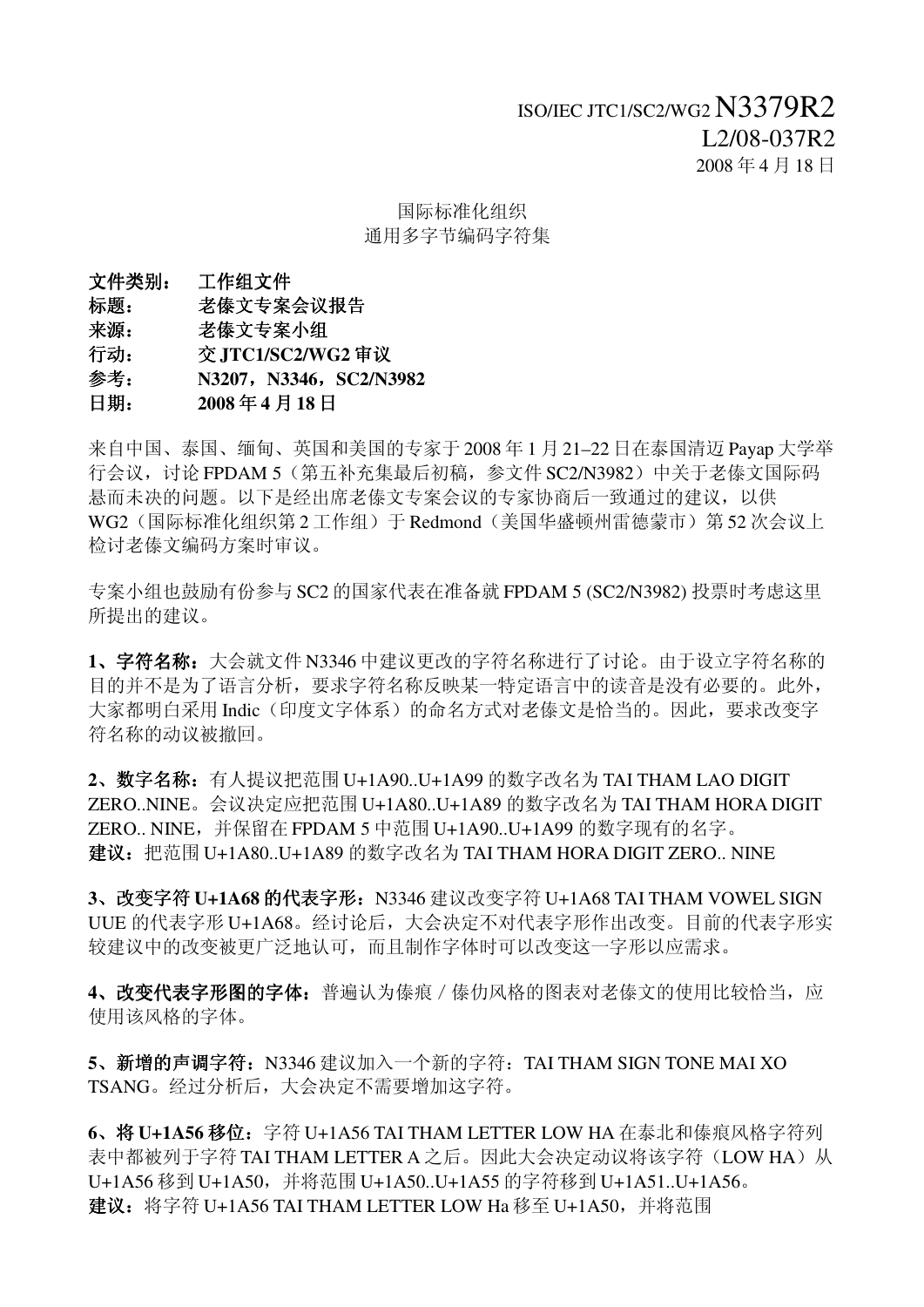U+1A50..U+1A55 的字符移到 U+1A51..U+1A56。

**7**、改变字符 **U+1A31** 的代表字形:字符 U+1A31 TAI THAM LETTER HIGH RATHA 的字形 在傣痕/傣仂写法中跟泰北写法不同。FPDAM 5 字符表原定采用傣痕/傣仂风格的字形, 但现时表中该字符的代表字形却呈泰北形状。大会决定将其改变至傣痕/傣仂形状,并以 《傣痕读本》(Anatole-Roger PELTIER 著) 第 28 页第三个字母的形状为蓝本。 建议: 改变字符 U+1A31 的代表字形至傣痕 / 傣仂风格的形状。

8、除去只在特定语言中使用的字母: 与会者一致认为 U+1A28 和 U+1A29、U+1A2A 和 U+1A2B、U+1A2C 和 U+1A2D,以及 U+1A4E 和 U+1A4F 这四组字符各自的分别实为字形 风格不同而已。同时,由于能在各语言间共享文字资讯被视为宝贵,而能同时支援傣痕 / 傣 仂及泰北风格的字体面世的机会很低,大会认为将只在特定语言中使用的字母除去,并把它 们统一以默认字符代表,将对各语言群体更为有利。再者,由于字符 U+1A31 TAI THAM LETTER HIGH RATHA 的字形在傣痕 / 傣仂写法中跟泰北写法不同,如不采取统一默认代 表字符的做法,将需为这些字形再增加一个只在特定语言中使用的字母。 建议: 删除 U+1A28 TAI THAM LETTER HIGH CHA; 将 U+1A29 TAI THAM LETTER KHUEN HIGH CHA 改名为 TAI THAM LETTER HIGH CHA。删除 U+1A2B TAI THAM LETTER NORTHERN THAI LOW CA。删除 U+1A2D TAI THAM LETTER NORTHERN THAI LOW SA。删除 U+1A4F TAI THAM LETTER NORTHERN THAI A。将范围

U+1A29..U+1A5F 内的字符上移,以填补删除上述字符后所留下的空隙。

9、添加新的辅音字符: 在傣痕语中, 字符 U+1A41 TAI THAM LETTER MA 有两种不同的 复合型式。现时在方案里的复合型式被广泛使用,但在某些情况下另一种形式会被使用;该 种形式等同缩小了的 LETTER MA, 放在前面的基准字符下面。 建议: 增加一个新的字符 TAI THAM CONSONANT SIGN MA, 以 U+1A41 TAI THAM LETTER MA 的代表字形缩小放于基准线下。这个字符的码位应紧接 U+1A5F TAI THAM CONSONANT SIGN HIGH RATHA OR LOW PA 之后。

**10**、**Mai Karan**:对于符号 mai kang lai 现有两种形式(U+1A5B TAI THAM SIGN MAI KANG LAI 及 U+1A5C TAI THAM SIGN KHUEN MAI KANG LAI), 专家表示关注: 老傣 文只有一个 mai kang lai, 但傣痕语和傣仂语需要用到另一个字符 mai karan。(虽然 U+1A7A TAI THAM SIGN RA HAAM 有时候与 mai karan 用法相似, 但二者是独立的。) mai karan 的字形就是 FPDAM 5 字符表中 U+1A58 的字形。大会一致认为 mai kang lai 的字形 应采用方案 N3207R 里泰北风格字符表中 LANNA SIGN MAI KANG LAI 的字形。 建议: 删除 U+1A5C TAI THAM SIGN KHUEN MAI KANG LAI, 并将范围 U+1A5D..U+1A5F 内的字符上移一个码位以填补空隙。将 U+1A5B TAI THAM SIGN MAI KANG LAI 的代表字形改为方案 N3207R 里泰北风格字符表中 LANNA SIGN MAI KANG LAI (1A5A) 的字形。增加一个新字符 U+1A7C TAI THAM SIGN KHUEN-LUE KARAN, 其形状为 FPDAM 5 中 U+1A58 的字形。

11、将 Great Sa 移位: 由于删除了一些字符, 字符表得以重组, 有机会把 U+1A7E TAI THAM LETTER GREAT SA 移到紧接 U+1A57 TAI THAM LETTER LAE 之后。大家同意这 个位置较为可取。

建议:将 U+1A7E TAI THAM LETTER GREAT SA 移到紧接 U+1A57 TAI THAM LETTER LAE 之后。

12、将 U+1A5A 改名: 为了与其他字符名称吻合, 大会同意将此字符改名为 TAI THAM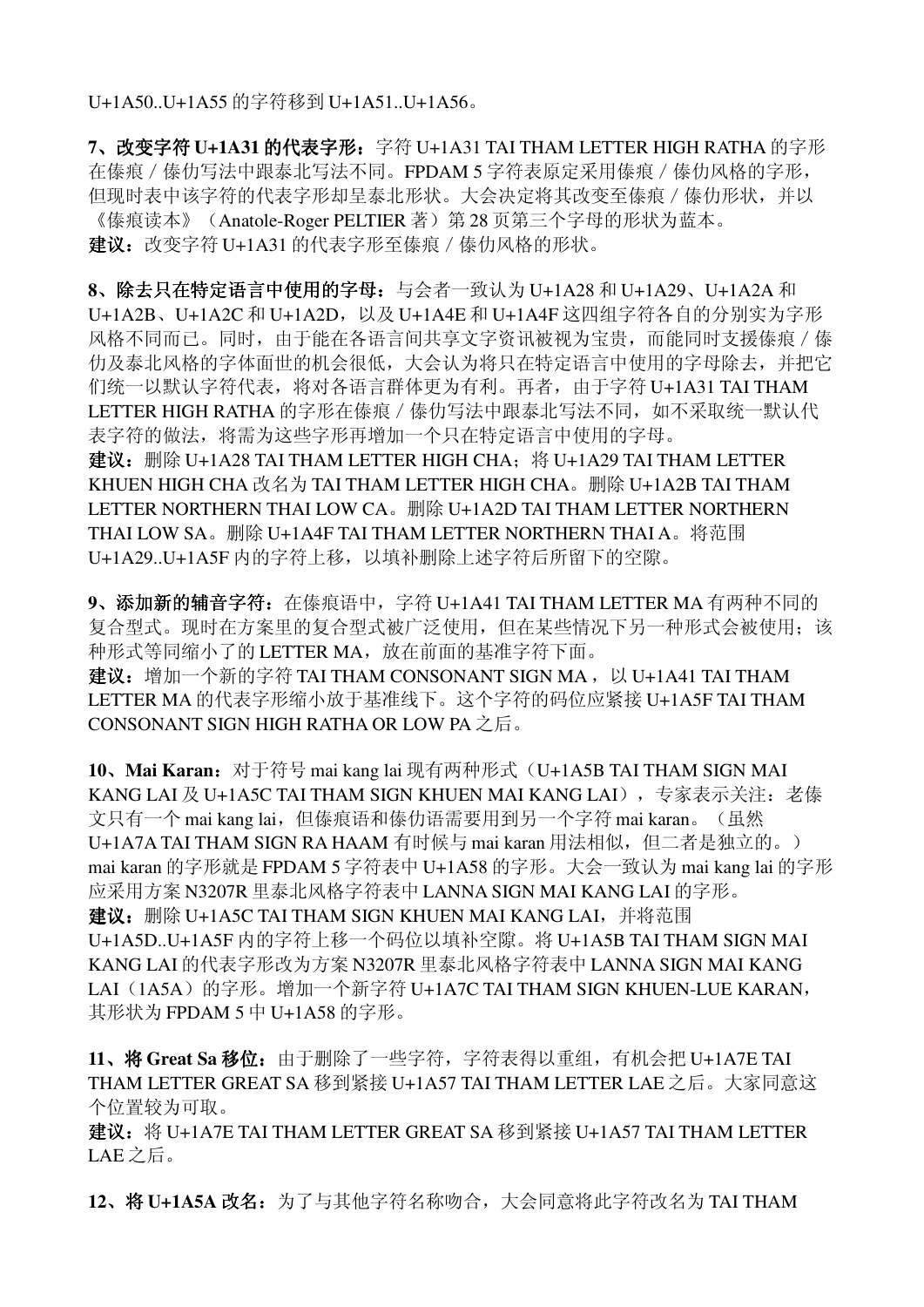# CONSONANT SIGN LA TANG LAI。 建议: 将 U+1A5A TAI THAM SIGN LOLA HOY KONGNOT 改名为 TAI THAM CONSONANT SIGN LA TANG LAI。

13、建议批准编码: 与会者一致认为 FPDAM 5 中的老傣文字符在经过本报告所建议的修改 后已可进行编码。本专案小组建议 WG2 采纳这些修改,并将老傣文提升至最后批准阶段, 好成为第五补充集的一部分。

出席者有: Chapana Pinngoen(清迈大学社会研究所); Martin Hosken(世界少数民族语文 研究院及 Payap 大学); Peter Constable(微软); Phramaha Boontip(Tha Kradas 寺); Phramaha Jirasak (Bupparam 寺); Pichai Seangboon (清迈大学艺术文化推广中心); Pra Arnont (Tha Kradas 寺); Roger Casas; U Hong Kham (景栋); 卢永凯(世界少数民族语 文研究院); Wyn Owen (Payap 大学); 玉康龙(中国景洪西双版纳报社); 岩香(中国 景洪民族研究所)。

Michael Everson (ISO/IEC 10646 撰稿编辑)提供了一个根据本专案小组提出的建议而修正 的字符表,以供专案小组报告附载。

卓耀荣(世界少数民族语文研究院)将本报告翻译成中文。

附上一个根据本报告建议的修改而修正的字符表及字符名称列表。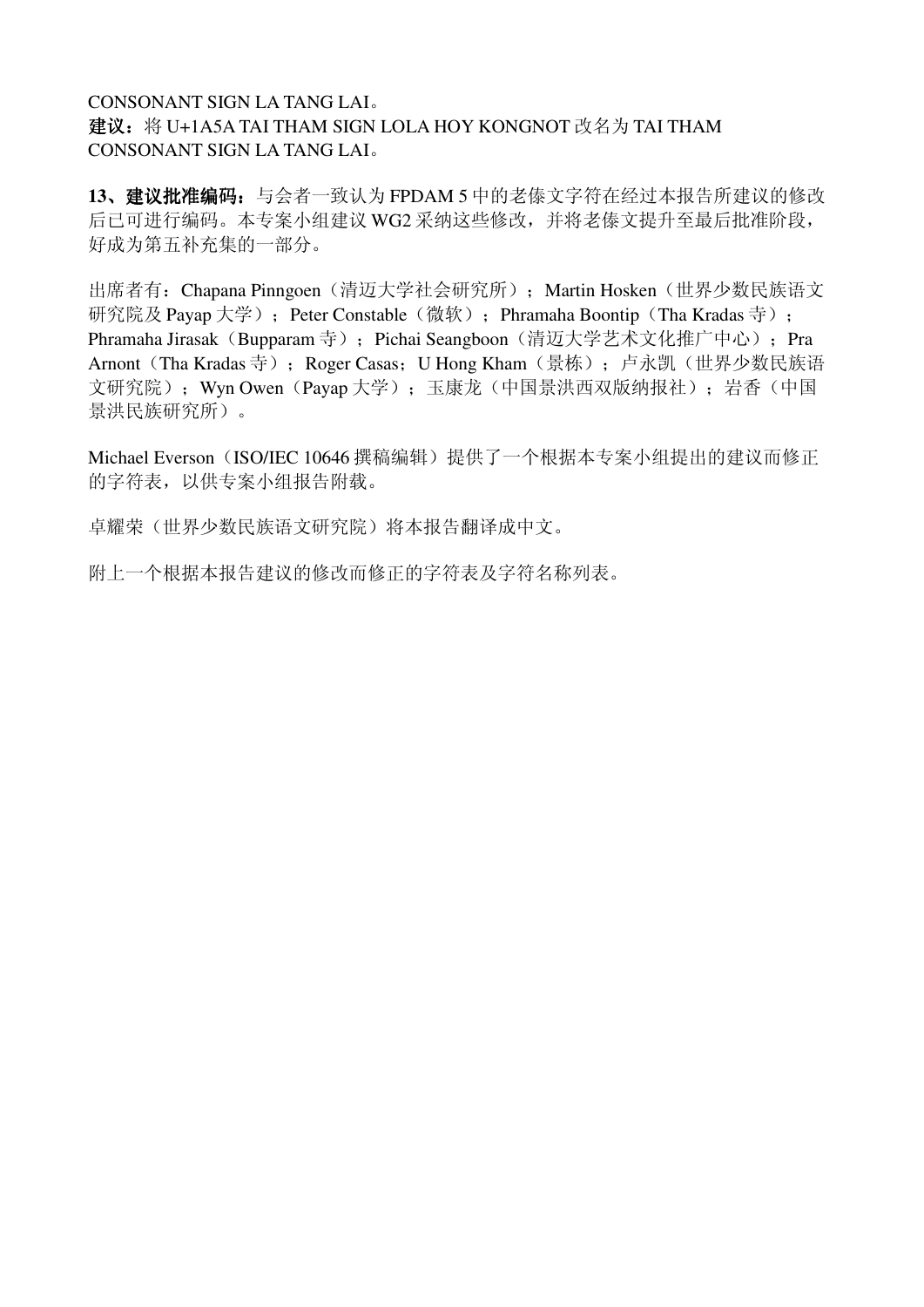|                |                        | 1A2 1A3                  |                   | 1A4 1A5 1A6                                     |                             | 1A7                                       | <b>1A8</b> | 1A9  | 1AA                  |
|----------------|------------------------|--------------------------|-------------------|-------------------------------------------------|-----------------------------|-------------------------------------------|------------|------|----------------------|
| 0              | က                      | బ                        | لئ                | င်                                              | $\Omega^1$                  | ि                                         | O          | O    | ⊕                    |
|                | 1A20                   | 1A30                     | 1A40              | 1A50                                            | 1A60                        | 1A70                                      | 1A80       | 1A90 | 1AA0                 |
| 1              | a                      | က                        | S)                | ၉                                               | ृ                           | े                                         | O          | G٧   | $\oplus$             |
|                | 1A21                   | 1A31                     | 1A41              | 1A51                                            | 1A61                        | 1A71                                      | 1A81       | 1A91 | 1AA1                 |
| $\overline{2}$ | ြ<br>1A22              | တ<br>1A32                | ใ<br>1A42         | တြ<br>1A52                                      | 6.<br>1A62                  | ੇ<br>1A72                                 | 1A82       | 1A92 | ು<br>1AA2            |
| 3              | O                      | ଇ                        | လ                 | $\infty$                                        | ಂ                           | ै                                         | ၃          | သ    | <sup>o</sup>         |
|                | 1A23                   | 1A33                     | 1A43              | 1A53                                            | 1A63                        | 1A73                                      | 1A83       | 1A93 | 1AA3                 |
| 4              | 6                      | ଓ                        | ္ရွ               | ဿ                                               | ி                           | $\mathcal{O}^{\mathcal{A}}$               | 9          | ၉    | Q                    |
|                | 1A24                   | 1A34                     | 1A44              | 1A54                                            | 1A64                        | 1A74                                      | 1A84       | 1A94 | 1AA4                 |
| 5              | ಬು                     | ۵                        | O                 | $\bigcirc$                                      | ိ                           | $\hat{C}$                                 | <u>၅</u>   | ර    | క్టీన                |
|                | 1A25                   | 1A35                     | 1A45              | 1A55                                            | 1A65                        | 1A75                                      | 1A85       | 1A95 | 1AA5                 |
| 6              | ଇ                      | R                        | ල                 | $\langle \rangle$                               | ී                           | ॅ                                         | િ          | ຢ    | 8                    |
|                | 1A26                   | 1A36                     | 1A46              | $\overline{CO}$<br>$\overline{1A56}$            | 1A66                        | 1A76                                      | 1A86       | 1A96 | 1AA6                 |
| 7              | O                      | $\circ$                  | ು                 | ା                                               | ී                           | $\mathcal{C}^{\mathcal{L}}_{\mathcal{A}}$ | ၡ          | ಬ    | ႒                    |
|                | 1A27                   | 1A37                     | 1A47              | $\sum_{1\leq 5}$                                | 1A67                        | 1A77                                      | 1A87       | 1A97 | 1AA7                 |
| 8              | သ                      | ل                        | သ                 | $\mathbb{C}^{\mathbb{R}^{\mathbf{R}^{\omega}}}$ | ္ပြ                         | ି                                         | O          | ျာ   | L                    |
|                | 1A28                   | 1A38                     | 1A48              | 1A58                                            | 1A68                        | 1A78                                      | 1A88       | 1A98 | 1AA8                 |
| 9              | G                      | EQ                       | တ                 | (م)<br>∶                                        | $\langle \cdot \rangle$     | $\mathbb{C}^2$                            | ၉          | လ    | Ш                    |
|                | 1A29                   | 1A39                     | 1A49              | 1A59                                            | 1A69                        | 1A79                                      | 1A89       | 1A99 | 1AA9                 |
| A              | ြ<br>1A2A              | င္စ<br>1A3A              | ၉<br>1A4A         | ိ<br>1A5A                                       | $\mathcal{C}$<br>1A6A       | ै<br>1A7A                                 |            |      | $\mathsf{G}$<br>1AAA |
| B              | ట<br>1A2B              | $\infty$                 | ဘု<br>1A4B        | $\bigcup_{1\text{ASB}}$                         | ै<br>1A6B                   | ्री<br>1A7B                               |            |      | ଧ<br>1AAB            |
| C              | ည<br>1A <sub>2</sub> C | 1A3B<br>၆<br>1A3C        | လွှ<br>1A4C       | <u>ု</u><br>ပြ<br>1A5C                          | C <sub>TAGC</sub>           | $\sim$<br>1A7C                            |            |      | ್ರ<br>1AAC           |
| D              | ಬ                      | ဘ                        | ႙                 |                                                 | $\bigcup_{1\text{A6D}}$     |                                           |            |      | రీ                   |
| E              | 1A2D<br>ပ္မ            | 1A3D<br>Q                | 1A4D<br><u>ଧି</u> |                                                 | ତ $\mathbb{C}^{\mathbb{C}}$ |                                           |            |      | 1AAD                 |
| F              | 1A2E<br>২<br>1A2F      | 1A3E<br>$\infty$<br>1A3F | 1A4E<br>ဥ<br>1A4F |                                                 | 1A6E<br>$\infty$<br>1A6F    | ्<br>1A7F                                 |            |      |                      |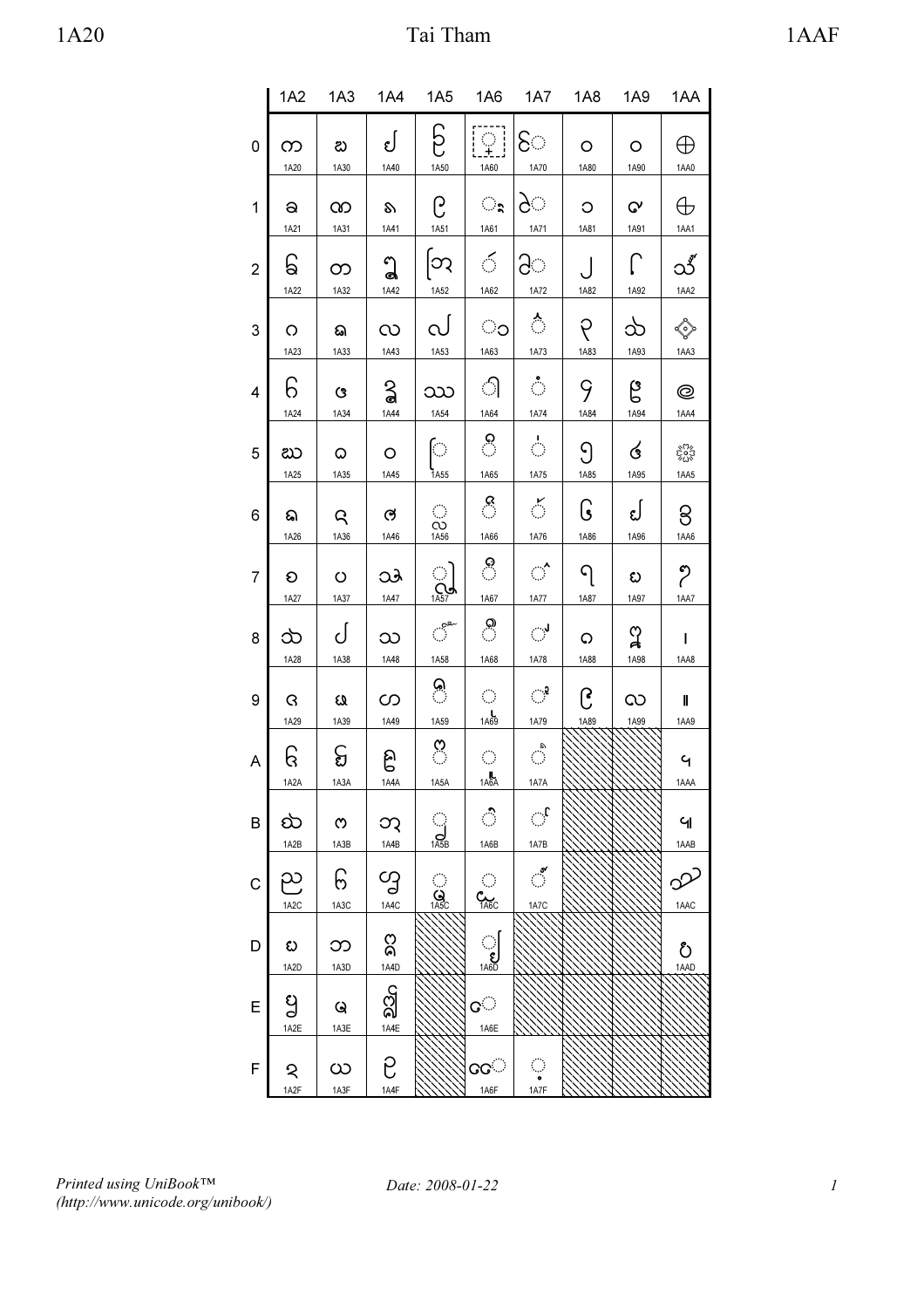UTC: 2006-08-11, 2007-<br>02-06 (sc) new names, add<br>two characters 1A29,<br>1AA0, shift characters,<br>remove 1A65, 1A66<br>wG2: 2006-09-25, 2007-<br>werms - 1250-09-25, 2007-<br>spelling "Khuen", also<br>spelling "Khuen", also<br>and NYA per UK comments. Script name changed 2007-09-21 document: L2/06-258, N3121R, L2/07-007, N3207, N3261, N3346 contact: Everson font: Uni1A20Lanna target: AMD5

The Tai Tham script is also known as Lanna as well as Old Tai Lue. It is used for the Khuen, Northern Thai, and Tai Lue languages. The glyphs shown in the code chart are in Khuen and Tai Lue style.

# Consonants

| 1A20         | က        | TAI THAM LETTER HIGH KA                             |
|--------------|----------|-----------------------------------------------------|
| 1A21         | a        | TAI THAM LETTER HIGH KHA                            |
| 1A22         | ြေ       | TAI THAM LETTER HIGH KXA                            |
| 1A23         | $\circ$  | TAI THAM LETTER LOW KA                              |
| 1A24         | 6        | TAI THAM LETTER LOW KXA                             |
| 1A25         | ಬು       | TAI THAM LETTER LOW KHA                             |
| 1A26         | ଇ        | TAI THAM LETTER NGA                                 |
| 1A27         | O        | TAI THAM LETTER HIGH CA                             |
| 1A28         | œ        | TAI THAM LETTER HIGH CHA                            |
| 1A29         | G        | TAI THAM LETTER LOW CA                              |
| 1A2A         | કિ       | TAI THAM LETTER LOW SA                              |
| 1A2B         | ಹಿ       | TAI THAM LETTER LOW CHA                             |
| 1A2C         | ည        | TAI THAM LETTER NYA                                 |
| 1A2D         | O        | TAI THAM LETTER RATA                                |
| 1A2E         | g        | TAI THAM LETTER HIGH RATHA                          |
| 1A2F         | S        | TAI THAM LETTER DA                                  |
| 1A30         | బ        | TAI THAM LETTER LOW RATHA                           |
| 1A31         | လ        | TAI THAM LETTER RANA                                |
| 1A32         | တ        | TAI THAM LETTER HIGH TA                             |
| 1A33         | බ        | TAI THAM LETTER HIGH THA                            |
| 1A34         | Ġ        | TAI THAM LETTER LOW TA                              |
| 1A35         | $\circ$  | TAI THAM LETTER LOW THA                             |
| 1A36         | Q        | TAI THAM LETTER NA                                  |
| 1A37         | $\circ$  | TAI THAM LETTER BA                                  |
| 1A38         | J        | TAI THAM LETTER HIGH PA                             |
| 1A39         | $\omega$ | TAI THAM LETTER HIGH PHA                            |
| 1A3A         | င္ပ      | TAI THAM LETTER HIGH FA                             |
| 1A3B         | ო        | TAI THAM LETTER LOW PA                              |
| 1A3C         | 6        | TAI THAM LETTER LOW FA                              |
| 1A3D         | ဘ        | TAI THAM LETTER LOW PHA                             |
| 1A3E         | Q        | TAI THAM LETTER MA                                  |
| 1A3F         | ယ        | TAI THAM LETTER LOW YA                              |
| 1A40         | J        | TAI THAM LETTER HIGH YA                             |
| 1A41         | s,       | TAI THAM LETTER RA                                  |
| 1A42         | J        | TAI THAM LETTER RUE                                 |
| 1A43         | လ        | TAI THAM LETTER LA                                  |
| 1A44         | 3        | TAI THAM LETTER LUE                                 |
| 1A45         | $\circ$  | TAI THAM LETTER WA                                  |
| 1A46         | G        | TAI THAM LETTER HIGH SHA                            |
| 1A47<br>1A48 | ು        | TAI THAM LETTER HIGH SSA<br>TAI THAM LETTER HIGH SA |
| 1A49         | သ        |                                                     |
| 1A4A         | ပာ       | TAI THAM LETTER HIGH HA<br>TAI THAM LETTER LLA      |
| 1A4B         | g        | TAI THAM LETTER A                                   |
| 1A4C         | ဘ        | TAI THAM LETTER LOW HA                              |
|              | ನ        |                                                     |
|              |          | Independent vowels                                  |

#### 1A4D <sup>a</sup> TAI THAM LETTER I<br>1A4E a TAI THAM LETTER II 1A4E STAI THAM LETTER II<br>1A4F 2 TAI THAM LETTER U 1A4F  $\frac{1}{2}$  TAI THAM LETTER U<br>1A50  $\frac{1}{2}$  TAI THAM LETTER U TAI THAM LETTER UU 1A51  $\frac{1}{2}$  TAI THAM LETTER EE<br>1A52  $\frac{1}{2}$  TAI THAM LETTER OO  $\overline{\varphi}$  TAI THAM LETTER OO

|                   |                            | Consonants                        |  |  |  |  |
|-------------------|----------------------------|-----------------------------------|--|--|--|--|
| 1A53              | ℴℐ                         | TAI THAM LETTER LAE               |  |  |  |  |
| 1A54              | ဿ                          | TAI THAM LETTER GREAT SA          |  |  |  |  |
| 1A55              | ြ                          | TAI THAM CONSONANT SIGN MEDIAL RA |  |  |  |  |
| 1A56              | ್ಹ                         | TAI THAM CONSONANT SIGN MEDIAL LA |  |  |  |  |
| 1A57              | ્રી                        | TAI THAM CONSONANT SIGN LA TANG   |  |  |  |  |
|                   |                            | LAI                               |  |  |  |  |
| 1A58              | ீ                          | TAI THAM SIGN MAI KANG LAI        |  |  |  |  |
| 1A59              | 8.                         | TAI THAM CONSONANT SIGN FINAL NGA |  |  |  |  |
| 1A <sub>5</sub> A | 8.                         | TAI THAM CONSONANT SIGN LOW PA    |  |  |  |  |
| 1A5B              | ្វ                         | TAI THAM CONSONANT SIGN HIGH      |  |  |  |  |
|                   |                            | RATHA OR LOW PA                   |  |  |  |  |
| 1A5C              | ្ត្                        | TAI THAM CONSONANT SIGN MA        |  |  |  |  |
| Sign              |                            |                                   |  |  |  |  |
|                   |                            | 1A60 <b>THAM SIGN SAKOT</b>       |  |  |  |  |
|                   |                            | <b>Dependent vowel signs</b>      |  |  |  |  |
| 1A61              | $\circ$ .                  | TAI THAM VOWEL SIGN A             |  |  |  |  |
| 1A62              | δ.                         | TAI THAM VOWEL SIGN MAI SAT       |  |  |  |  |
| 1A63              | ാ                          | TAI THAM VOWEL SIGN AA            |  |  |  |  |
| 1A64              | ி.                         | TAI THAM VOWEL SIGN TALL AA       |  |  |  |  |
| 1A65              | 8                          | TAI THAM VOWEL SIGN I             |  |  |  |  |
| 1A66              | ්රි                        | TAI THAM VOWEL SIGN II            |  |  |  |  |
| 1A67              | ీ                          | TAI THAM VOWEL SIGN UE            |  |  |  |  |
| 1A68              | ී                          | TAI THAM VOWEL SIGN UUE           |  |  |  |  |
| 1A69              | ृ                          | TAI THAM VOWEL SIGN U             |  |  |  |  |
| 1A6A              | $\circ$                    | TAI THAM VOWEL SIGN UU            |  |  |  |  |
| 1A6B              | ់                          | TAI THAM VOWEL SIGN O             |  |  |  |  |
| 1A6C              | $\bigcirc$                 | TAI THAM VOWEL SIGN OA BELOW      |  |  |  |  |
| 1A6D              | ୍ମୀ                        | TAI THAM VOWEL SIGN OY            |  |  |  |  |
| 1A6E              | <b>CO</b>                  | TAI THAM VOWEL SIGN E             |  |  |  |  |
| 1A6F ം            |                            | TAI THAM VOWEL SIGN AE            |  |  |  |  |
| 1A70 &            |                            | TAI THAM VOWEL SIGN OO            |  |  |  |  |
| 1A71 ∂ਂ           |                            | TAI THAM VOWEL SIGN AI            |  |  |  |  |
| 1A72 a            |                            | TAI THAM VOWEL SIGN THAM AI       |  |  |  |  |
| 1A73 ి            |                            | TAI THAM VOWEL SIGN OA ABOVE      |  |  |  |  |
| 1A74              | - 6                        | TAI THAM SIGN MAI KANG            |  |  |  |  |
|                   | Tone marks and other marks |                                   |  |  |  |  |
| 1A75              | ò                          | TAI THAM SIGN TONE-1              |  |  |  |  |
| 1A76              | δ.                         | TAI THAM SIGN TONE-2              |  |  |  |  |
| <b>1A77</b>       | ੱ                          | TAI THAM SIGN KHUEN TONE-3        |  |  |  |  |
| 1A78              | ೆ                          | TAI THAM SIGN KHUEN TONE-4        |  |  |  |  |
| 1A79              | ♂                          | TAI THAM SIGN KHUEN TONE-5        |  |  |  |  |
| 1A7A              | ै                          | TAI THAM SIGN RA HAAM             |  |  |  |  |
| 1A7B              | S.                         | TAI THAM SIGN MAI SAM             |  |  |  |  |

- 1A7C *I* TAI THAM SIGN KHUEN-LUE KARAN
- 1A7D  $\bigotimes$  <reserved><br>1A7E  $\bigotimes$  <reserved>
- 
- 1A7E  $\bigotimes$  <reserved><br>1A7F  $\circ$  TAI THAN  $\overline{?}$  TAI THAM COMBINING CRYPTOGRAMMIC DOT

## Hora digits

- 1A80 ᪀ TAI THAM HORA DIGIT ZERO
- 
- 1A81 **S** TAI THAM HORA DIGIT ONE<br>
1A82 TAI THAM HORA DIGIT TWO
- 1A82 J TAI THAM HORA DIGIT TWO<br>1A83 b TAI THAM HORA DIGIT THRE
- 1A83 Y TAI THAM HORA DIGIT THREE<br>1A84 S TAI THAM HORA DIGIT FOUR
- 1A84  $\frac{1}{9}$  TAI THAM HORA DIGIT FOUR<br>1A85  $\frac{1}{9}$  TAI THAM HORA DIGIT FIVE
- 1A85  $\frac{1}{9}$  TAI THAM HORA DIGIT FIVE<br>1A86  $\frac{1}{9}$  TAI THAM HORA DIGIT SIX TAI THAM HORA DIGIT SIX